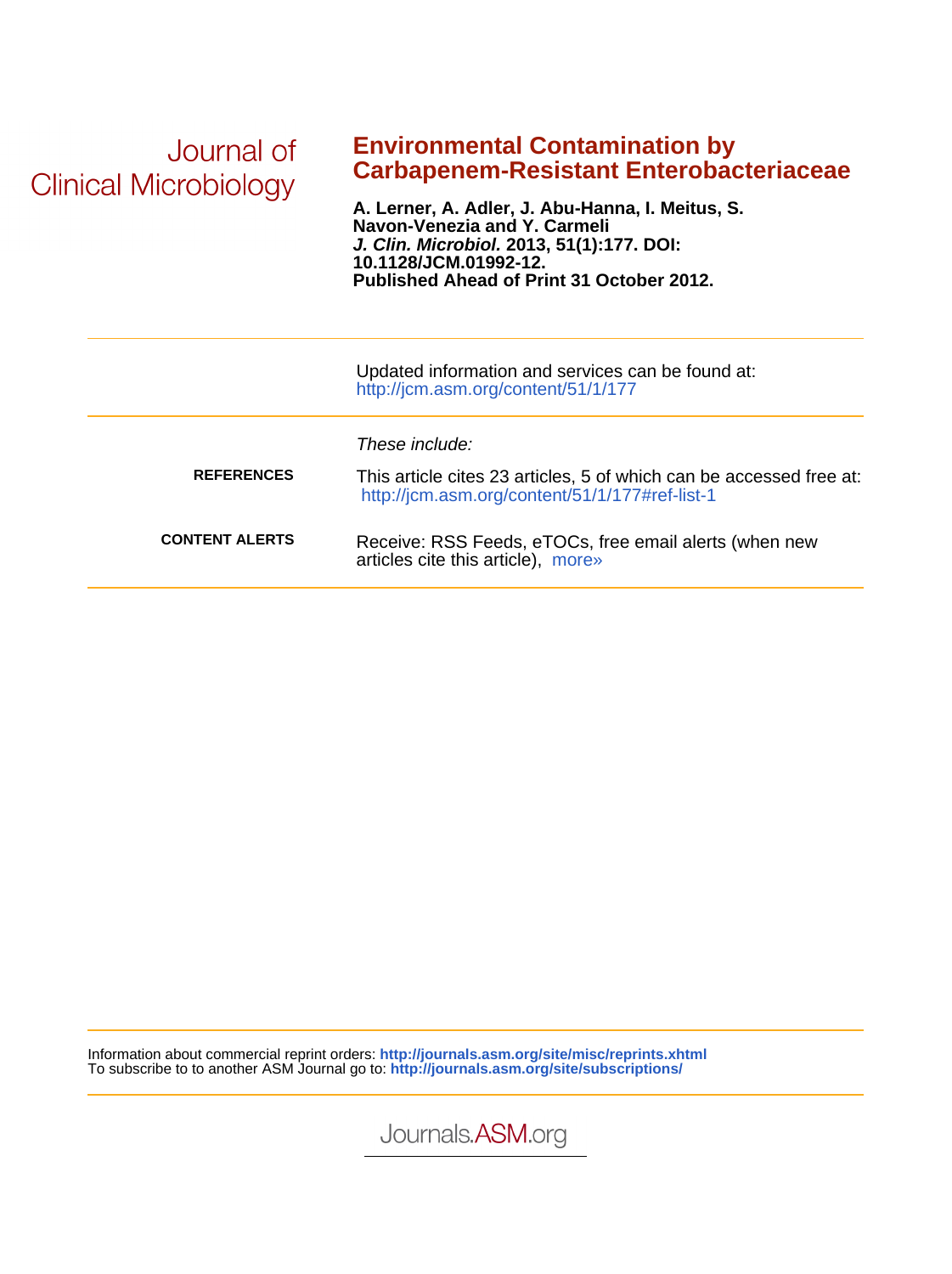

## **Environmental Contamination by Carbapenem-Resistant** *Enterobacteriaceae*

#### **A. Lerner, A. Adler, J. Abu-Hanna, I. Meitus, S. Navon-Venezia, Y. Carmeli**

Division of Epidemiology, Tel Aviv Sourasky Medical Center, Tel Aviv, Israel

**In the last decade, the global emergence of carbapenem resistance in** *Enterobacteriaceae* **has posed great concern to public health. Data concerning the role of environmental contamination in the dissemination of carbapenem-resistant** *Enterobacteriaceae* **(CRE) are currently lacking. Here, we aimed to examine the extent of CRE contamination in various sites in the immediate surroundings of CRE carriers and to assess the effects of sampling time and cleaning regimens on the recovery rate. We evaluated the performance of two sampling methods, CHROMAgar KPC contact plate and eSwab, for the detection of environmental CRE. eSwab was followed either by direct plating or by broth enrichment. First, 14 sites in the close vicinity of the carrier were evaluated for environmental contamination, and 5, which were found to be contaminated, were further studied. The environmental contamination decreased with distance from the patient; the bed area was the most contaminated site. Additionally, we found that the sampling time and the cleaning regimen were critical factors affecting the prevalence of environmental CRE contamination. We found that the CHROMAgar KPC contact plate method was a more effective technique for detecting environmental CRE than were eSwab-based methods. In summary, our study demonstrated that the vicinity of patients colonized with CRE is often contaminated by these organisms. Using selective contact plates to detect environmental contamination may guide cleaning efficacy and assist with outbreak investigation in an effort to limit the spread of CRE.**

**C**arbapenem-resistant *Enterobacteriaceae*(CRE) have become a major threat to public health worldwide  $(1-3)$  $(1-3)$ . These organisms are spreading globally, primarily in the health care setting. Physical separation by isolating carriers and dedicated staff resulted in containing CRE outbreaks [\(4\)](#page-5-0). Hospital environments contaminated by infected patients may serve as a source for the spread of these bacteria, either directly or indirectly via health care personnel [\(5,](#page-5-1) [6\)](#page-5-2). However, the actual presence of environmental contamination by CRE has not been studied.

Detection of contamination of the health care environment requires specialized methods that were mainly studied for various Gram-positive organisms, such as *Staphylococcus aureus*, *Enterococcus* species, and *Clostridium difficile* [\(7](#page-5-3)[–9\)](#page-5-4). No standardized methods of CRE environmental culture have been developed. Thus, the aims of our work were to show the presence of environmental contamination by CRE, to identify the sites that are likely to be contaminated, to evaluate the performance of different environmental culturing methods for recovery of environmental CRE (eCRE), and to evaluate the effects of various parameters on the recovery rate.

#### **MATERIALS AND METHODS**

**Setting and patient selection.** The study was conducted as part of an ongoing surveillance program that had been implemented at the Tel Aviv Sourasky Medical Center (TASMC), a 1,200-bed tertiary care hospital in Tel Aviv, Israel. From December 2010 through May 2011, cultures were collected from the environment of 29 *Klebsiella pneumoniae* carbapenemase (KPC)-producing CRE carriers, on 2 separate internal medicine wards. Five patients were sampled twice at different time points at intervals of approximately 3 months. Therefore, we referred to a total of 34 patients who were sampled during this study. Environmental samples were collected twice per each patient's sampling: in the morning and at noon, 24 and 4 h after rooms were cleaned and patient clothes and sheets were changed, respectively.

**Environmental sampling design.** Environmental sampling was coordinated and supervised by the Infection Control Program at TASMC. An initial preliminary study was performed in order to determine the sampling sites for CRE (detailed in Results). After the preliminary study, five sampling sites surrounding each CRE-colonized patient were chosen for eCRE sampling: sheet surfaces around the pillow, crotch, and legs; the personal bedside table; and the infusion pump (20/34 patients). In each ward tested, samples were also taken from an unoccupied bed, to evaluate for nonspecific environmental contamination. Environmental samples were immediately (within 30 min) transferred to the laboratory for further workup.

**Cultivation methods for environmental samples.**Two environmental sampling methods were compared for the recovery of eCRE: (i) direct application of CHROMAgar KPC contact plates supplemented with 0.7 g/liter lecithin and 4.5 ml/liter Tween 80 (CP; HyLabs, Rehovot, Israel) and surface sampling by eSwab (ES; Copan Diagnostics, Italy), either (ii) followed by direct streaking on CHROMAgar KPC plates (HyLabs, Israel) or (iii) following enrichment in brain heart infusion (BHI) broth (ESBB).

Sampling was performed as follows. (i) CP-CHROMAgar KPC contact plates (5-cm diameter, 19.625-cm<sup>2</sup> area) were pressed to the tested surface for 3 to 5 s and then incubated at 37°C for 48 h. (ii) For ES, the eSwab was moved at right angles up and down within a 10- by 10-cm area defined by a sterile square template frame for approximately 1 min. The swab was then placed in the eSwab fluid-containing tube and transported to the lab. After 1-min vortexing at maximum speed, 200  $\mu$ l of the suspension was spread onto a CHROMAgar KPC plate and placed for incu-

Received 7 August 2012 Returned for modification 4 September 2012 Accepted 22 October 2012

Published ahead of print 31 October 2012

Address correspondence to Y. Carmeli, yehudac@tasmc.health.gov.il. Copyright © 2013, American Society for Microbiology. All Rights Reserved. [doi:10.1128/JCM.01992-12](http://dx.doi.org/10.1128/JCM.01992-12)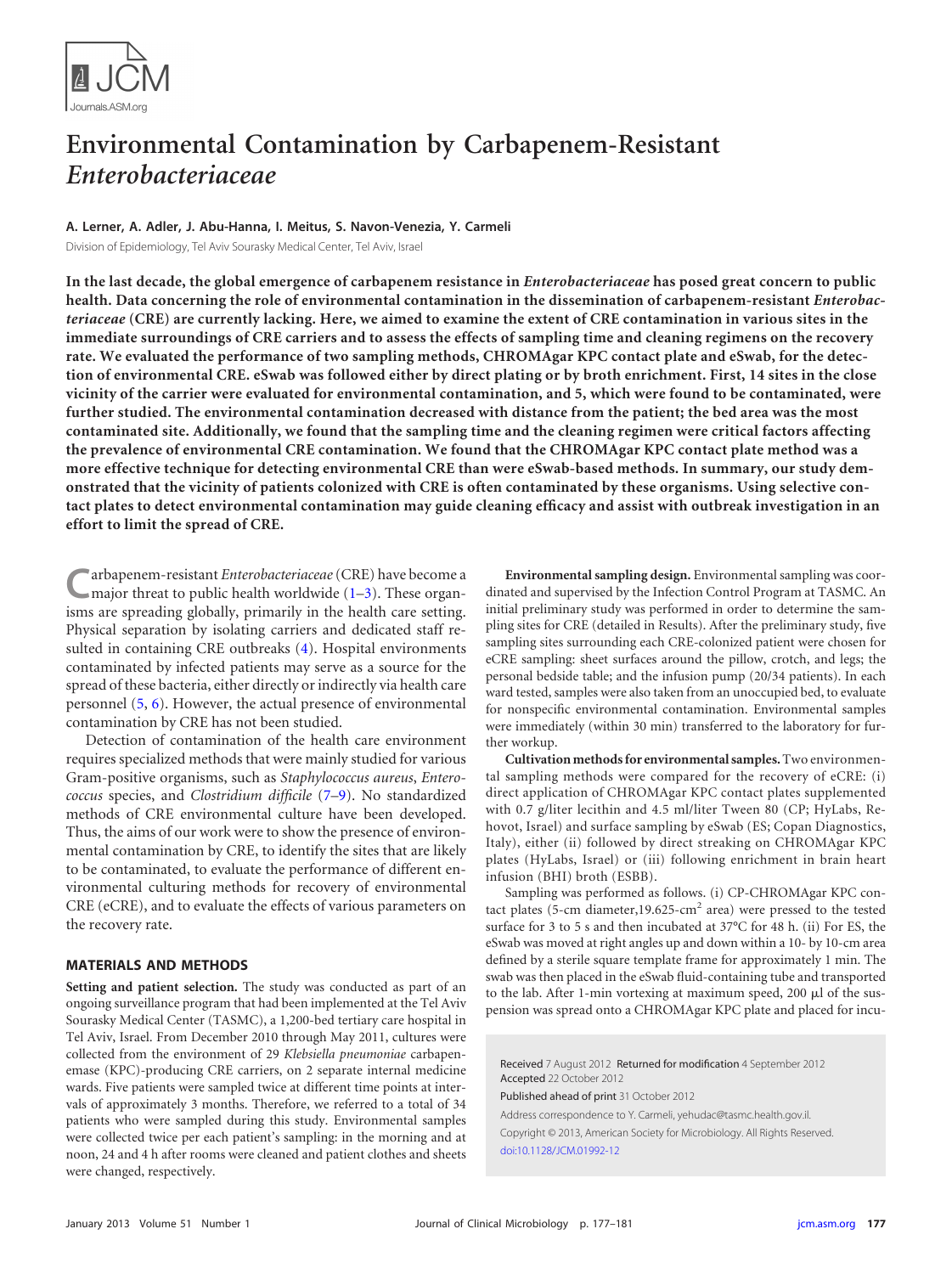

**FIG 1** Locations of testing for environmental CRE (eCRE). 1, personal bedside table; 2 to 4, bed linen around the pillow (2), crotch (3), and legs (4); 5, pulse oximeter; 6, personal bedside chair; 7, electrical outlet line; 8, manual respirator bag; 9, infusion pump; 10, dedicated stethoscope; 11, ventilator; 12, suction machine; 13, cardiovascular monitor screen; 14, enteral feeding pump.

<span id="page-2-0"></span>bation at 37°C for 48 h. (iii) For ESBB, environmental sampling was performed as described for ES followed by an enrichment step in which 50  $\mu$ l of the eSwab medium was inoculated into 3 ml of BHI broth and incubated at 37°C with shaking at 150 rpm for 48 h. Subsequently, approximately 10  $\mu$ l of the broth was spread with cotton-tipped applicators on a CHROMAgar KPC plate, which was then incubated at 37°C for 48 h.

**Characterization of CRE from patients and environmental culture.** Detection and identification of CRE in patients were done as previously described [\(10,](#page-5-5) [11\)](#page-5-6). Identification of eCRE colonies was performed based on growth characteristics on CHROMAgar KPC according to the manufacturer's instructions (*Klebsiella* and *Enterobacter* species, medium-size dark metallic blue colonies; *Escherichia coli*, medium to large pink/dark rose colonies). Blue and pink colonies were tested by  $bla_{KPC}$  PCR [\(11\)](#page-5-6) and further confirmed using the Vitek 2 system (bioMérieux).

**Data analysis.** Bivariate analysis of categorical variables was done using the  $\chi^2$  test. Analyses were done using the JMP IN v3.2.1 software (SAS Institute Inc.).

#### **RESULTS**

**Identification of sites contaminated with eCRE.** We first sought to identify the environmental sites that were contaminated in the vicinity of the CRE carriers. Fourteen sites were surveyed 6 times for eCRE using CHROMAgar KPC contact plates: bed linen around the head (pillow), crotch, and legs; personal bedside table; infusion pump; personal chair; dedicated stethoscope; electrical outlet line; suction machine; respirator; cardiovascular monitor screen; pulse oximeter; manual respirator bag; and enteral feeding pump [\(Fig. 1\)](#page-2-0). eCRE were identified in only 5 of the 14 sites sampled: sheet surfaces around the pillow, crotch, and legs; personal bedside table; and infusion pump. Based on these preliminary data, these sites were further tested in our study.

Five empty beds from the two wards were surveyed for eCRE contamination, to test for nonspecific contamination. None of them were found to be contaminated with eCRE.

**Recovery of eCRE using each sampling method.** Nine hundred twenty-eight environmental samples were collected in this study from the vicinity of 34 known KPC-producing CRE carriers using the 3 different sampling methods—CP, ES, and ESBB. Five sites were sampled from each carrier, except for the infusion pump, which was present in the surroundings of 20/34 patients. One patient was not sampled around the legs, and two ESBB samples were accidentally discarded. A positive eCRE culture was identified at least once in 30/34 patients (88%).

We evaluated the role of the following variables in the recovery rate of eCRE: the sampling and cultivation method, the sampling site, the time of sampling, and the ward. Of the 928 samples, 224 were positive for eCRE by any of the tested methods (24%). The recovery rates of the three sampling methods were 32%, 24%, and 16% for CP, ESBB, and ES, respectively [\(Fig. 2A\)](#page-3-0).

**Recovery rates at different sampling sites.** The recovery rates of eCRE at the different sites were 68/204 (33%) at the pillow, 63/202 (31%) at the crotch, 46/198 (23%) at the legs, 19/120 (16%) at the infusion pump, and 28/204 (14%) at the personal bedside table  $(P < 0.0001; Fig. 2B)$  $(P < 0.0001; Fig. 2B)$ . The distribution of these positive eCRE as a function of the sampling-cultivation method is shown in [Table 1.](#page-3-1) The CP method was superior at the infusion pump and personal bedside table sites but was inferior to the eSwab sampling methods (ES and ESBB) at the pillow site (*P* 0.05 for all) [\(Table 1\)](#page-3-1).

**Effect of routine cleaning and ward on recovery of eCRE.** In order to examine the effect of routine cleaning on the persistence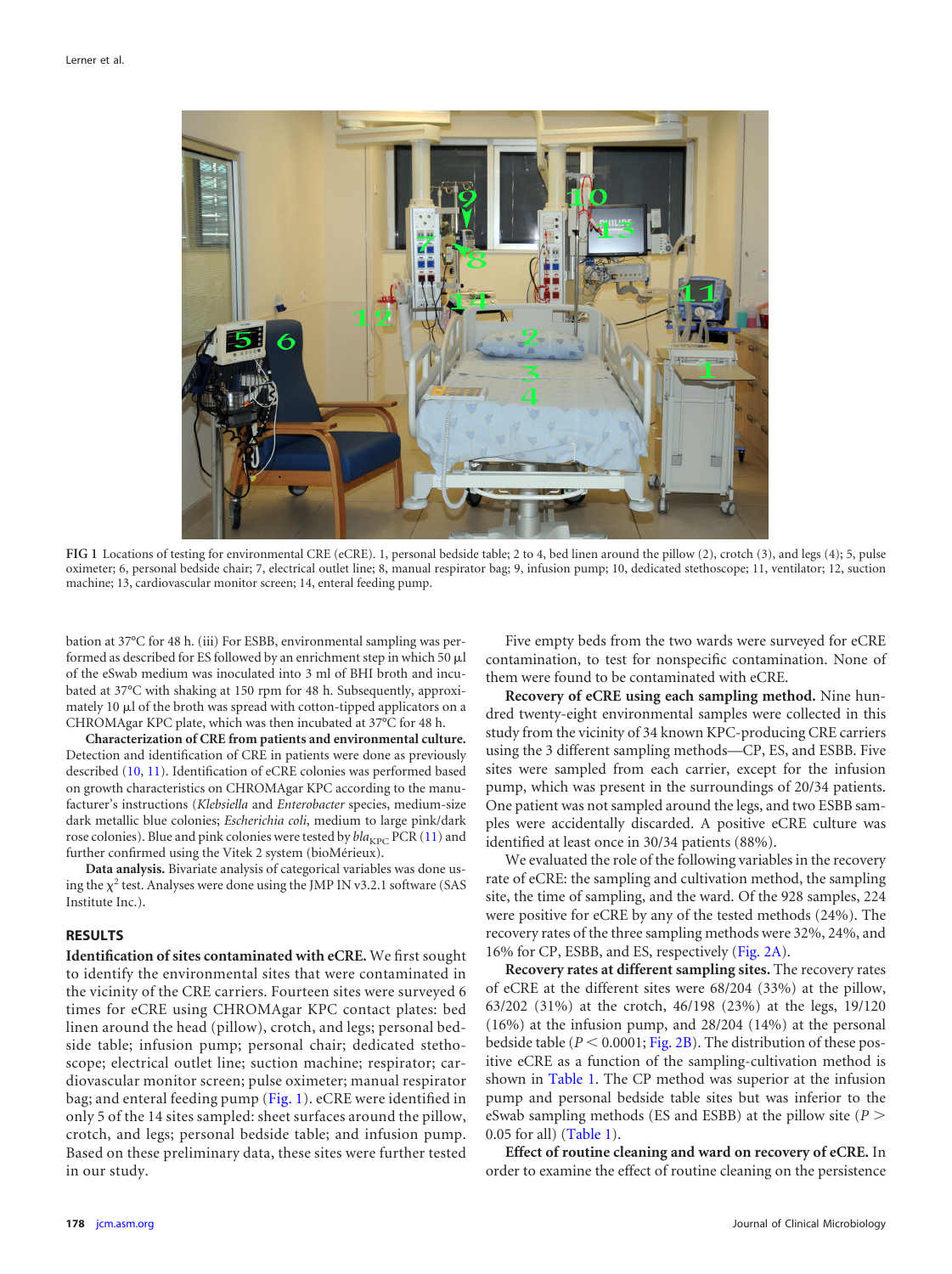

<span id="page-3-0"></span>**FIG 2** Recovery rates (% positive samples) of environmental CRE (eCRE) from the patients' surroundings. (A) The effect of the 3 sampling-cultivation methods on the recovery rate of eCRE. CP, CHROMAgar KPC contact plates; ES, eSwab sampling, direct plating onto CHROMAgar KPC plates; ESBB, eSwab sampling, broth enrichment prior to plating; (B) The recovery rates of eCRE from 5 different sites in the vicinity of the carriers: pillow, crotch, legs, personal bedside table, and infusion pump. (C) The effect of sampling time on the recovery rate of eCRE. Morning and noon samples were done before and 4 h after clothing and sheet replacement, respectively. (D) The recovery rate of eCRE from two wards at TASMC.

of CRE in the environment, we sampled at two different time points during the day: in the morning and at noon, before and 4 h after clothing and sheet replacement, respectively. Four hundred sixty-five samples were collected in the morning, and 463 were collected at noon. In the morning, 126/465 (27%) of the samples tested positive for eCRE, whereas only 98/463 (21%) were positive at noon ( $P < 0.05$ ; [Fig. 2C\)](#page-3-0).

Five hundred four environmental samples were collected from ward A and 424 were collected from ward B, from the vicinity of 18 and 16 patients, respectively. The recovery rates differed significantly—146/504 (29%) at ward A and 78/424 (18%) at ward B  $(P = 0.0002; Fig. 2D)$  $(P = 0.0002; Fig. 2D)$ . We have examined the recovery rate data for eCRE at the different sampling sites in each ward. In only one site, the infusion pump, was the recovery rate of eCRE lower in

ward A than in ward B (3% versus 18%, respectively,  $P = 0.0002$ ), while at the leg site the recovery rate in ward A was higher than that in ward B (25% versus 13%, respectively;  $P = 0.0367$ ).

#### **DISCUSSION**

In the present study, we documented the contamination of the hospital environment, in the vicinity of KPC-producing CRE carriers. eCRE were detected in the surroundings of 88% of these patients. This finding has ominous implications regarding the ability of the environment to serve as a vector for transmission of CRE in the health care setting.

We identified several factors, both methodological and environmental, that significantly affect the retrieval rate of eCRE. First, we found that the sampling-cultivation method has great impli-

<span id="page-3-1"></span>**TABLE 1** Recovery of eCRE using different sampling methods and sampling sites*<sup>b</sup>*

| eCRE sampling method | $P$ value <sup><math>a</math></sup> | No. of eCRE-positive samples/total positive samples recovered at the respective sampling site (% recovery) |            |            |                        |               |
|----------------------|-------------------------------------|------------------------------------------------------------------------------------------------------------|------------|------------|------------------------|---------------|
|                      |                                     | Pillow                                                                                                     | Crotch     | Legs       | Personal bedside table | Infusion pump |
| CP                   | 0.1619                              | 24/100(24)                                                                                                 | 29/100(29) | 20/100(20) | 16/100(16)             | 11/100(11)    |
| ES                   | 0.0011                              | 19/50(38)                                                                                                  | 15/50(30)  | 10/50(20)  | 5/50(10)               | 1/50(2)       |
| <b>ESBB</b>          | 0.0051                              | 25/74(34)                                                                                                  | 19/74(26)  | 16/74(22)  | 7/74(9)                | 7/74(9)       |

*<sup>a</sup>* The *P* value relates to the differences between sites for a particular sampling method.

*<sup>b</sup>* CP, CHROMAgar KPC contact plates; ES, eSwab sampling, direct plating onto CHROMAgar KPC plates; ESBB, eSwab sampling followed by broth enrichment prior to plating.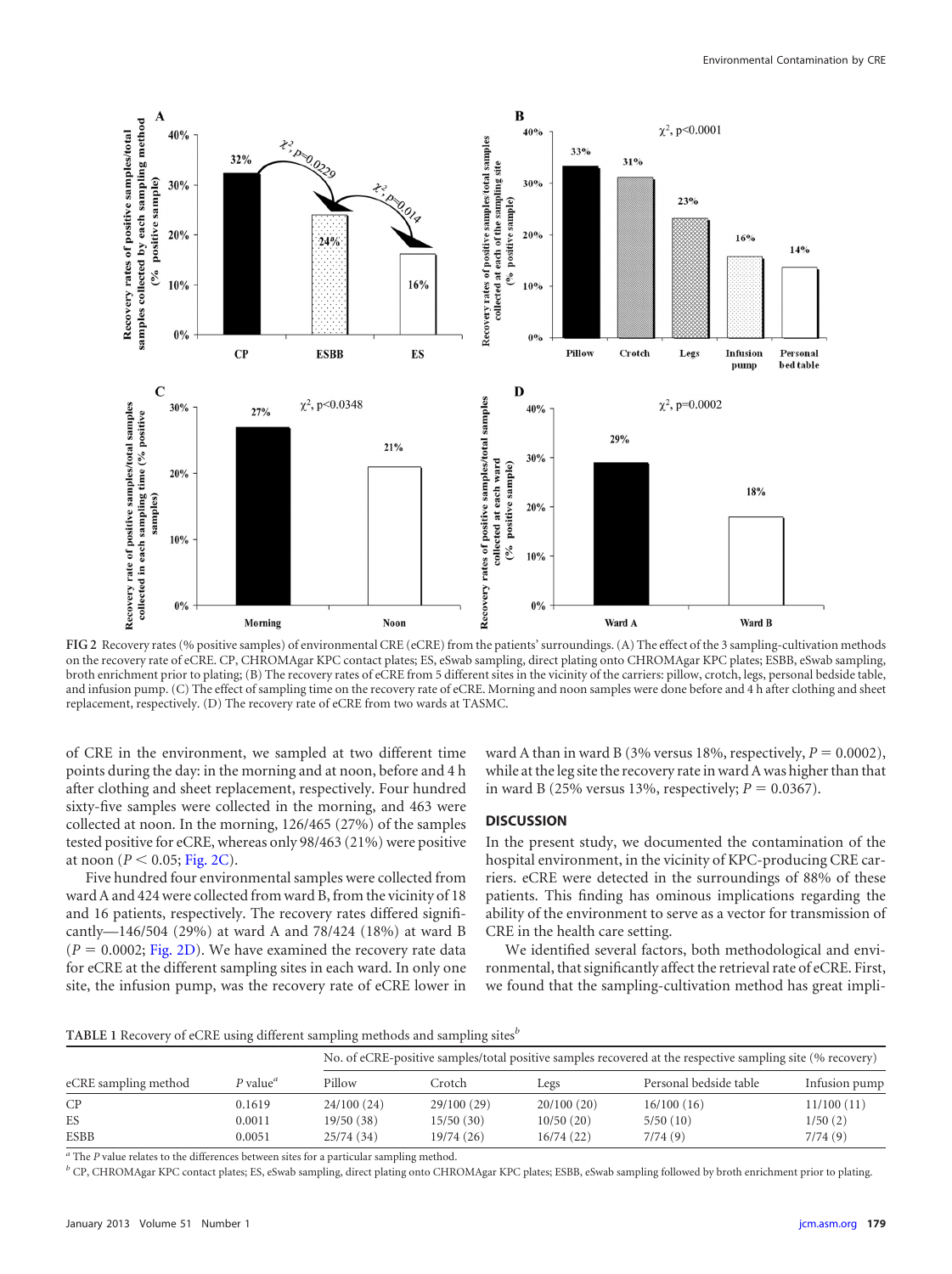cations for the sensitivity of the sampling. We compared the performances of CHROMAgar contact plates (CP) and eSwabs (ES) as sampling tools. The CHROMAgar KPC medium was chosen based on a previous study of ours that showed its high performance in detecting KPC-producing CRE [\(10\)](#page-5-5). The additive surface-active components (lecithin and Tween 80) were added to eliminate the effect of disinfectants present in the environment that may inhibit growth of microorganisms [\(12,](#page-5-7) [13\)](#page-5-8). The eSwab was chosen thanks to its increased sensitivity that could be ascribed both to the flocculated characteristics and to the transport Amies solution, which acts as a nonselective fluid and facilitates sampling of bacteria [\(14\)](#page-5-9). In addition to the 2 sampling methods, we also added an enrichment step that was compared with direct plating from the swab, in order to improve the recovery of slowgrowing bacteria [\(15,](#page-5-10) [16\)](#page-5-11).

All sampling methods, CP, ES with enrichment, and ES without enrichment, were able to recover CRE from the environment. Overall, the CP method was superior to ES despite the fact that a greater surface area was sampled by the swab  $(100 \text{ cm}^2)$  than by the contact plate (19.625  $cm<sup>2</sup>$ ). Our findings are in accordance with other studies, which observed a better recovery of environmental infectious bacteria with contact plates than with the swab method followed by a direct plating or enrichment step [\(17,](#page-5-12) [18\)](#page-5-13), although this difference may vary according to the organism sought. Obee et al. [\(18\)](#page-5-13) showed a higher recovery rate of methicillin-resistant *Staphylococcus aureus* (MRSA) from a stainless steel table using methicillin contact plates than using a swab method. In contrast, Lemmen et al. [\(17\)](#page-5-12) showed that Rodac plates were superior to the swab technique in detecting Gram-positive cocci, whereas the swab method exhibited higher performance in detecting Gram-negative rods. The authors also obtained improvement in the detection rate for Gram-negative bacteria by using an enrichment step after swab sampling.

Previous studies suggested several explanations for the shortcomings of the swab method in sampling the hospital surroundings for infectious bacteria. These include the following: damage to the bacterial cells during swabbing [\(18\)](#page-5-13); adhesion of bacterial cells to the swab fabrics, which can then be trapped within the swab bud [\(14,](#page-5-9) [15,](#page-5-10) [19,](#page-5-14) [20\)](#page-5-15); the amount of pressure being applied to the swab handle during swabbing, which can limit the number of bacteria collected from the surface [\(19\)](#page-5-14); and the transport medium, which can affect bacterial survival [\(20,](#page-5-15) [21\)](#page-5-16). Thus, it is possible that the lower recovery rates obtained by the swab method in our study might result from one or several of these factors.

We were able to improve significantly the recovery rate of the swab method [\(Fig. 2A\)](#page-3-0) by applying an enrichment step prior to plating. This observation is in accordance with previous studies on various bacteria. Hallgren et al. [\(7\)](#page-5-3) were able to obtain a significant increase in the detection sensitivity of vancomycin-resistant enterococci (VRE) from the environment using a selective broth enrichment step compared to direct plating.

Contamination by drug-resistant bacteria may be found on several surfaces, including the floor, the bed frame, the furniture, the patients' clothes, and the bed sheets [\(22\)](#page-5-17). In the first part of our study, we identified 5 locations that are most likely to be contaminated—the bed surfaces, the infusion pump, and the personal table. We found that the detection rate of eCRE is reduced with increased distance from the carrier, with the bed surfaces being the most contaminated sites. This reduction is probably due to the fact that medical equipment and items at a distance from the patients are less exposed to hand touch or body secretions of CRE carriers. Similar findings were previously observed with different organisms. Dancer [\(23\)](#page-5-18) reported that the bed linen, patients' gowns, and the over-bed table were the areas most contaminated with MRSA compared with other items such as the bed rails, bedside lockers, and infusion pumps. Similarly, Lemmen et al. [\(16\)](#page-5-11) observed reduction in the detection rate of multiresistant Grampositive bacteria with distance from the patients harboring these organisms. However, this trend was not observed for the Gramnegative bacteria.

The environmental surface being sampled may play a role in the detection efficiency of the different sampling methods. Several surface characteristics such as surface charge, topography, and hydrophobicity can affect the retrieval efficiency of the collection method. According to the work of Obee et al. [\(18\)](#page-5-13), contact plates are effective in observing bacteria on flat and regular surfaces, while swabbing is sufficient for dry surfaces. Accordingly, in our study, the contact plate method was inferior to eSwab in detecting bacteria at the irregularly shaped pillow site, considered to be nonflat and less accessible for sampling, but was superior at the personal bedside table and infusion pump sites, which are flat and regular surfaces.

Two environmental factors were found to affect the recovery rate of eCRE. First, the time from cleaning to sampling was a significant factor. Although hardly surprising, it highlights the importance of frequent cleaning, especially in the vicinity of carriers of resistant bacteria, in order to reduce the potential of environment-related transmission. However, shortly after cleaning the patient's close vicinity is recontaminated. Furthermore, we were able to observe differences in the cleaning quality between ward A and ward B, as ward A was significantly more contaminated than ward B. This may be explained by factors such as the degree of crowdedness, the staff/patient ratio, and also differences in the infrastructure. The difference was especially pronounced in the recovery of eCRE from the bedside equipment (personal bedside table and infusion pump). As the two wards are at the same institution and sharing similar resources, it indicates the importance of attention by the ward management to meticulous cleaning routines. Also, it demonstrates the potential value of environmental cultures as a quality indicator tool in the health care setting.

In conclusion, the study performed in our hospital has shown the existence of CRE contamination in the patients' surroundings in different wards and the utility of different sampling-cultivation methods. It highlights the importance of standard cleaning regimens for surfaces and items in the patients' immediate surroundings and awareness of their role in CRE dissemination and transmission to other patients.

#### **ACKNOWLEDGMENTS**

This work was supported by European Commission FP7 SATURN-Impact of Specific Antibiotic Therapies on the Prevalence of Human Host Resistant Bacteria research grant 241796.

#### <span id="page-4-0"></span>**REFERENCES**

- 1. **Bilavsky E, Schwaber MJ, Carmeli Y.** 2010. How to stem the tide of carbapenemase-producing enterobacteriaceae?: proactive versus reactive strategies. Curr. Opin. Infect. Dis. **23**:327–331.
- <span id="page-4-1"></span>2. **Nordmann P, Cuzon G, Naas T.** 2009. The real threat of *Klebsiella pneumoniae* carbapenemase-producing bacteria. Lancet Infect. Dis. **9**:228 –236.
- 3. **Schwaber MJ, Carmeli Y.** 2008. Carbapenem-resistant *Enterobacteriaceae*: a potential threat. JAMA **300**:2911–2913.